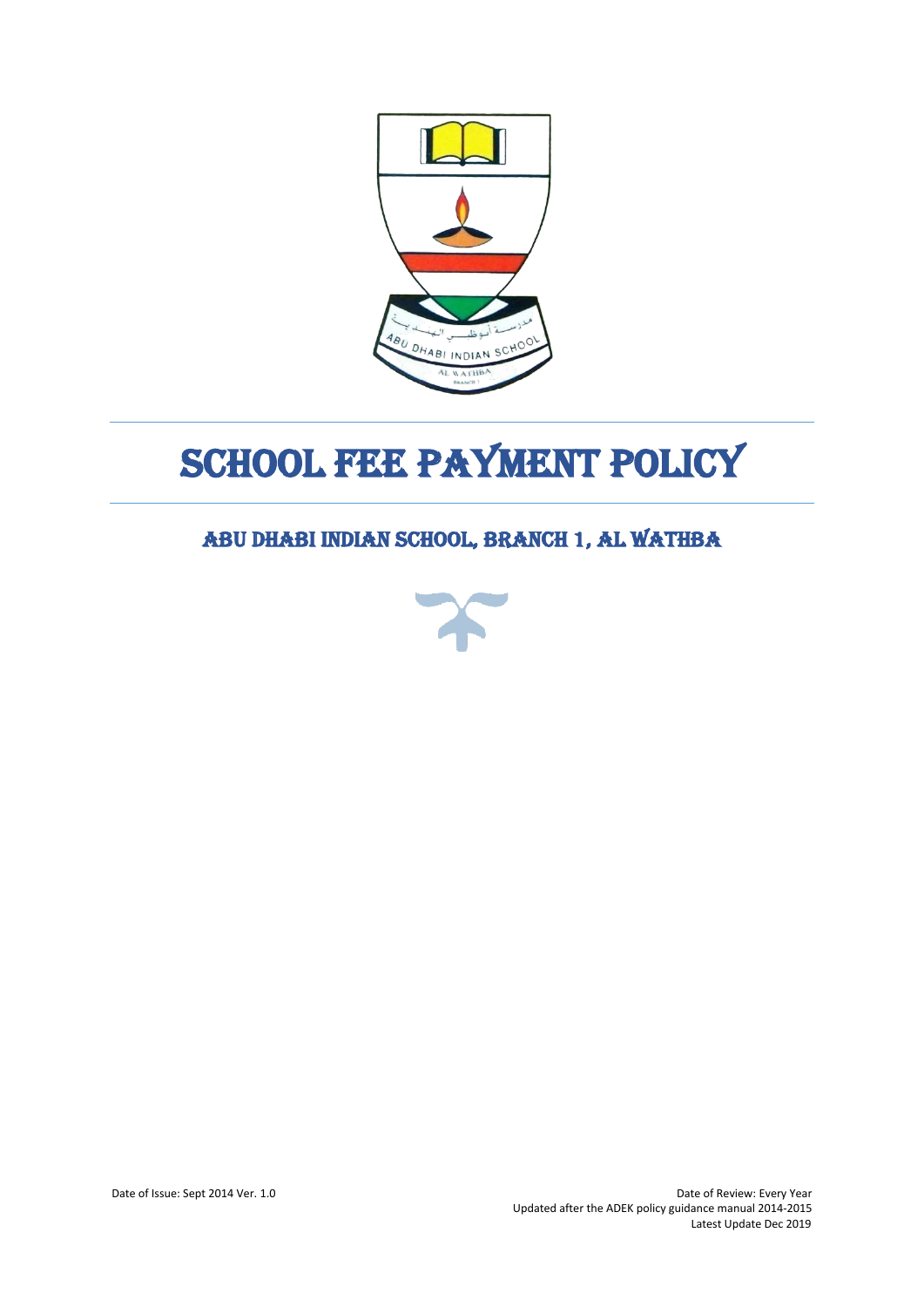#### **FEE STRUCTURE APPROVALS**

At Abu Indian School, Al Wathba, the fee policy is in accordance with the fee structure established by the School Management under the approved levels of fee by ADEK applicable from the year 2014-2015 academic year until any subsequent approvals by ADEK.

### **PAYMENT OF FEES**

- 1. The school fees will be collected from the parents/guardians on a trimester (quarterly) basis in four instalments. The School will collect the first instalment within one month preceding the beginning of the school year. The first instalment shall be in March – April.
- 2. Tuition fees must be paid by the  $20<sup>th</sup>$  of the  $1<sup>st</sup>$  month of the term. The transport fees will be collected for 10 months only excluding Summer Vacations.
- 3. Cheques and DD are accepted mode of payment and can also be made in person by the parent or the guardian at the school accounts office. Post Dated cheques will not be accepted.
- 4. School will collect registration or re-registration fees up to four months ahead of the commencement of the school year and that amount is deducted from approved School fees and does not exceed 5% of Council-approved tuition fees. The registration or re-registration fees are charged only when the student is enrolled, not when applying.
- 5. School will retain the registration or re-registration fees collected for each student, if the student has attended any part, or days, of week 1 of the quarter or fail to show up at all without the Parent/Guardian notifying the School in writing sufficiently in advance before the commencement of teaching.
- 6. Please note that the above Tuition Fees are exclusive of transport, text books, and school uniforms.
- 7. From the academic year 2015-2016, the exam fees and school magazines fees will be included in the  $1<sup>st</sup>$  quarter of the tuition fees.
- 8. Tuition fees does not include the cost of field trips, additional afterschool/extracurricular activities/clubs all of which shall be charged separately (Optional for students).

## **NON-PAYMENT OF SCHOOL FEES**

For fee defaulters, school will not dismiss students due to a delay in the payment of School fees, however, School will suspend a student for up to three days but only after sending three reminders each being one-week in duration to the student's Parents/Guardians. The parents/guardians are contacted by the admin office or the class teacher and it will not be sent through the student.